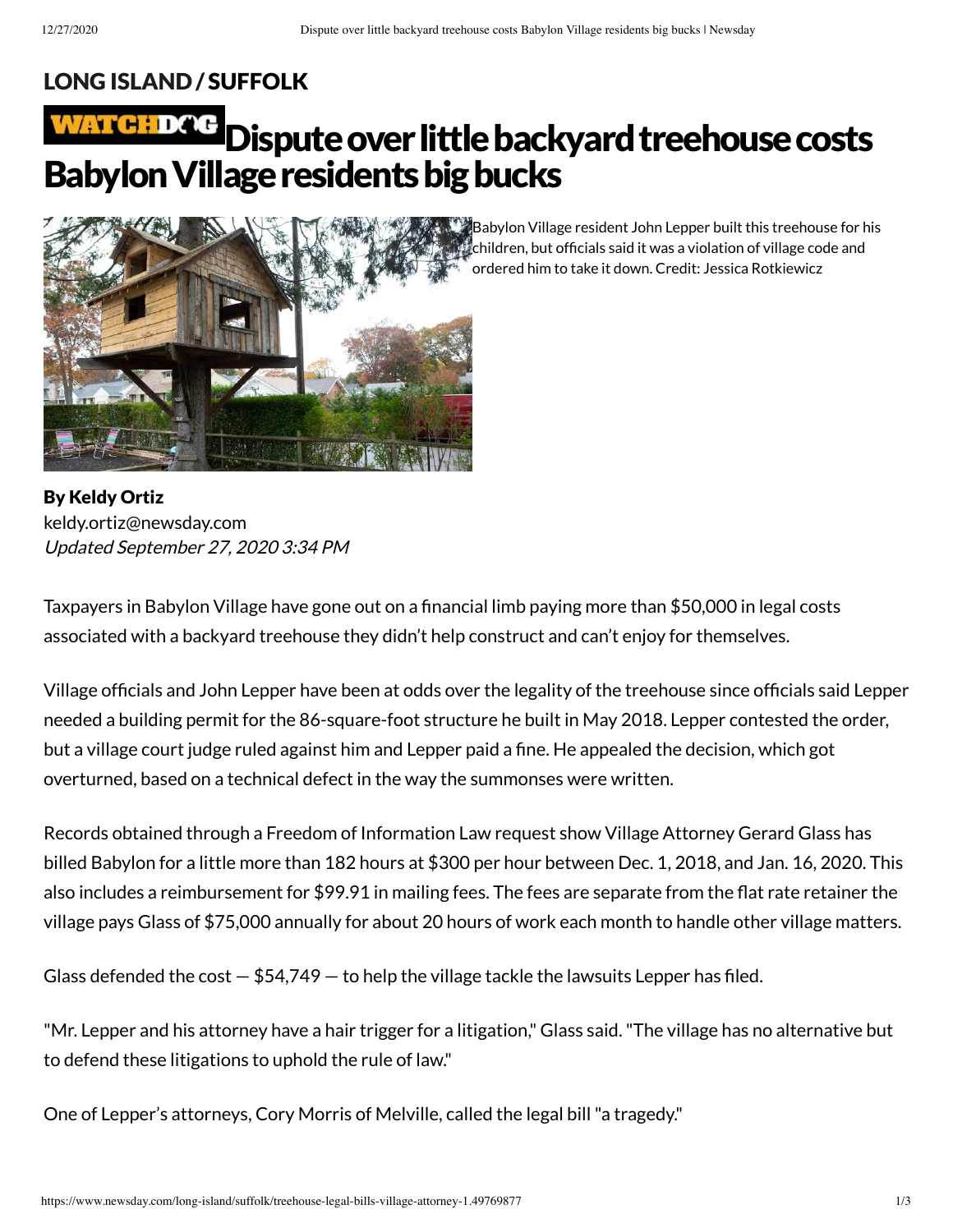"For the Village of Babylon to spend over \$125,000 of taxpayer money to keep elementary-age children from a treehouse their father so carefully built is just plain wrong," Morris said.

## Sign up for The Classroom newsletter.

The pandemic has changed education on Long Island. Find out how.

Email address

Sign up

By clicking Sign up, you agree to our [privacy](https://www.newsday.com/privacy) policy.

Since 2018, Lepper has filed two lawsuits and a notice of claim.

On Dec. 6, 2018, Lepper filed a federal lawsuit, [accusing](https://www.newsday.com/long-island/suffolk/babylon-man-fined-for-backyard-treehouse-sues-the-village-1.24453151) several village officials of "punishing" him and pursuing "personal animosity in violation of [Lepper's] civil and

constitutional rights." On Dec. 8, Glass billed the village for three hours for reviewing litigation papers and searching for other treehouse cases nationwide, according to invoices. Between Dec. 1 and Dec. 31, 2018, Glass billed the village for 24 hours and 50 minutes, totaling \$7,450, according to invoices.

Anthony Spota, 86, a village resident since 1977, said he doesn't mind the treehouse as long as it's safe and within village code.

"Naturally I would like to keep the legal fees as low as possible," Spota said."The village has to pay the legal fees."

While litigation remains pending in the federal case, Lepper filed a lawsuit on Jan. 22, 2019, in Suffolk County Supreme Court in Riverhead over a FOIL request for information regarding other treehouses in the village. A state Supreme Court judge denied the request. Lepper and his attorneys have appealed and are awaiting a decision from the appellate division.

For 72 hours and 25 minutes between Jan. 9, 2019, and June 27, 2019, the village received a bill from Glass of \$21,725. During that time, the village received bills for various instances related to the cases with Lepper, including phone calls with village officials, a Newsday reporter and attending a deposition of Lepper, according to invoices.

Between June 28, 2019, and Jan. 16, the village received a bill of \$25,475 which included phone calls, depositions and reviewing transcripts, according to invoices. The village has received no invoices since Jan. 16.

On March 10, Lepper filed a \$2 million notice of claim [against](https://www.newsday.com/long-island/suffolk/treehouse-babylon-village-claim-1.44284842) the village, alleging that "violation of civil rights and unlawful conduct" by officials has resulted in a loss of emotional integrity, loss of dignity and the stigma of getting labeled a criminal. While the case remains in federal court, no work will be done to the treehouse and no fines can be issued.